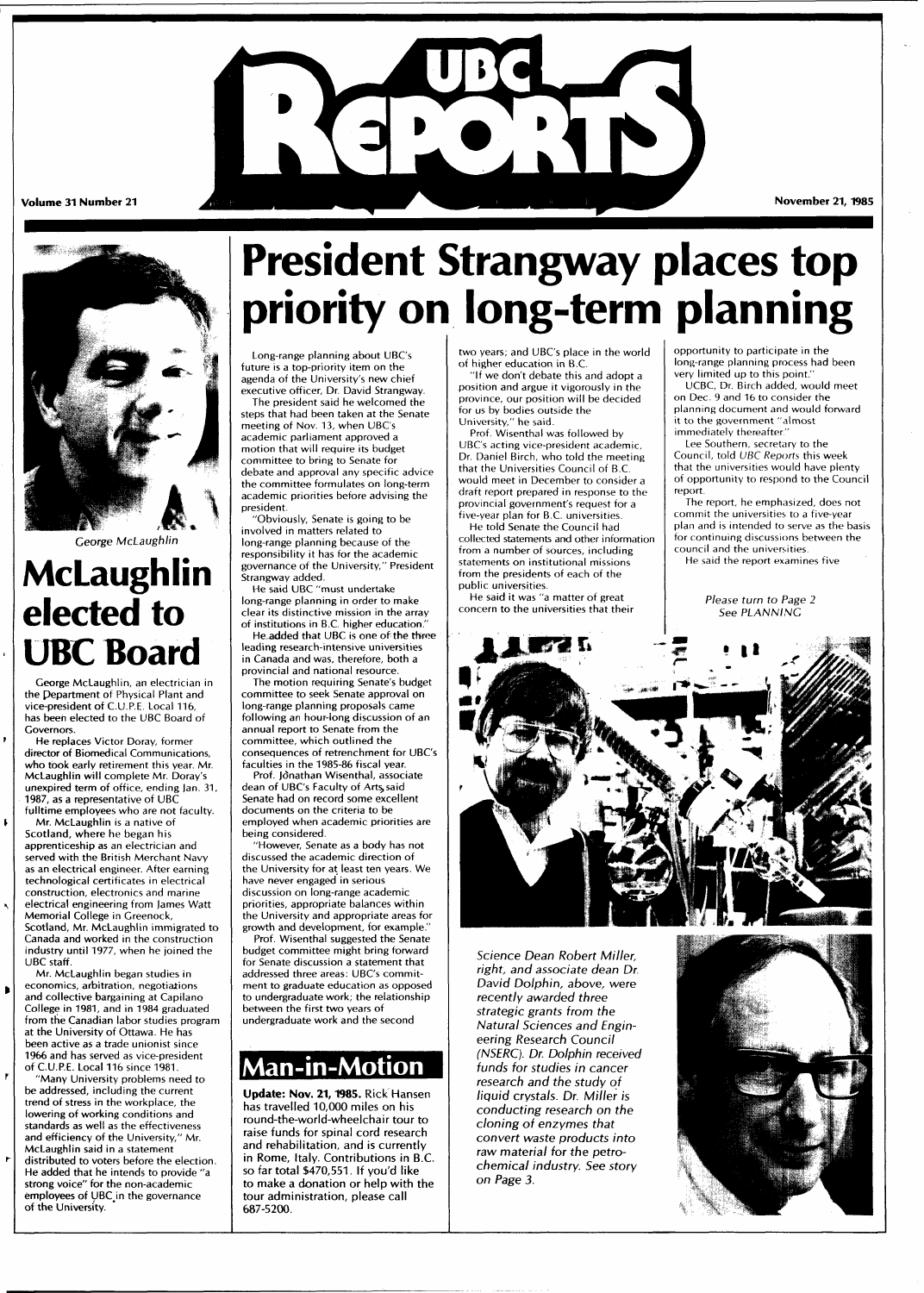

**Prof. William Unruh** of the Department of Physics was recently chosen to give the prestigious Rutherford Lecture to the Royal Society of the U.K. Dr. Unruh, one of only two Canadians ever invited to give the Rutherford Lecture, represented the society's daughter organization, the Royal Society of Canada. Dr. Unruh is an internationally known cosmologist who has earned numerous honors in recent years, including the Herzberg Medal from the Canadian Association of Physicists, the Steacie Fellowship from the Natural Sciences and Engineering Research Council of Canada and the Steacie Prize from the National Research Council.

# **Tennis Center open year-round**

Many people think of tennis as a summer sport, but at the UBC Tennis Center the activity continues year-round.

The Tennis Center, which was established five years ago, offers playing time seven days a week on 10 outdoor courts, eight indoor courts and four grass courts as well as private and group lessons, membership in the UBC tennis club, tennis leagues, tournaments for players of every level, a pro shop and even tennis vacation packages to places such as Hawaii, California and Mexico! The facilities and services are open to the public as well as members of the University community.

The centre is operated by director Patricio Gonzalez, a UBC physical education graduate with 20 years of playing experience and 14 years in professional coaching and management, and Mike Kerr, an MBA graduate from the United States International University in San Diego, who coaches UBC's men's varsity tennis team,

"Our goal is to develop one of the most extensive tennis centres in Canada and to provide broad-based programs for both recreational players from the community and elite athletes," says Gonzalez. "We hope that people on campus will spread the word that our facilities are open to everyone and that our activities are geared for players of every level."

He adds that UBC has already established a reputation as a leading training centre for talented young tennis players. "The unique facilities we have at UBC make it possible for top players to combine a university education and high-level athletic training." (UBC's Tennis Bubble, located at the corner of Thunderbird Boulevard and East Mall, is used by Tennis Canada for its Junior High Performance Program.)

For information on tennis hours and activities, call 228-4396.

# **Planning**

Continued from Page 1 aspects of higher education, including provincial government expectations about universities, the state of academic development in the universities, the financial requirements of the university system, university accountability and the organization and cooperation

necessary to carry out future planning. Mr. Southern said the five-year planning document would be made public after it had been put in the hands of the presidents of the three public universities and the government.

A dinner in honor of UBC benefactor **Dr. Walter Koerner** will be held in the Faculty Club tonight (Nov. 21).

He will receive the Brock House Medal and \$5,000 as 1985's outstanding senior citizen of B.C. The award, sponsored by the Brock House Society and supported by the Bank of Montreal, is given to a Canadian citizen living in B.C. who is 65 or older and who has made a distinguished voluntary contribution to the community.

Dr. Koerner's contributions to UBC have been enormous. He is a former chairman of the Board of Governors and of the UBC Health Sciences Centre. The 240-bed acute care unit of the University hospital is named after him. Among current health projects he is involved in is UBC's Imaging Research Centre, which uses the most advanced methods now available to image the internal structure and function of the body.

Dr. Koerner and his wife, Marianne, made a gift to UBC's Museum of Anthropology before construction of the museum began of their collection of Northwest Coast Indian art. A further gift to the museum was "The Raven" carved by Bill Reid and unvieled by Prince Charles. They have also made significant contributions to UBC for the expansion of the Library.

**Prof. Peter Pearse** of the Faculty of Forestry was chairman of a threemember federal government enquiry on water policy that has recommended that Canadians be encourged to conserve water by having to pay more for it. The commission's final report, entitled "Currents of Change," says Canadians should also pay more for getting rid of their waste water.

The commission also found that: • Canada takes more water per head of population out of its rivers, lakes and groundwater sources than any other country except the U.S. and twice as much as some European countries;

• Canada is "extraordinarily well endowed" with high-quality water compared to other countries, but this does not apply to all areas of the country and competing pressures for it use are mounting; and

• Canada's most serious water-use problems involve degraded water quality and disrupted flows and a more comprehensive program for preventing "toxic and persistent substances" from entering the natural environment is recommended.

Also recommended are a vigorous effort to control acid rain and a concerted approach to establish minimum standards for drinking-water quality throughout the country.

 $x^2 + y$ 

Professor emeritus of soil science **Dr. David Laird,** who joined the UBC faculty in 1921, died on Oct. 16, six days after his 96th birthday. Born in Prince Edward Island and educated at the Universities of Toronto and Wisconsin, Dr. Laird was a faculty member for 33 years until his retirement in 1954 as chairman of the Department of Soil Science in the Faculty of Agricultural Sciences.

Dr. Laird continued to take an active interest in UBC after his retirement and for many years was an active participant in Alumni Associationsponsored events. He is survived by his wife, Geraldine.

 $\star$   $\star$   $\star$ 

**Dean James Richards,** head of the Faculty of Agricultural Sciences, formally, signed an agreement with Fraser Valley College recently under which some of the faculty's academic and professional development courses will be made available to valley residents.



**Patrick Buchannon** 

**Patrick Buchannon,** assistant director of Student Housing and Conferences, has been elected president of the UBC Association of Administrative and Professional Staff.

He succeeds **Elizabeth Orne,** who recently left the Department of Mathematics to join the financial systems department and who remains on the AAPS executive as past president.

Other members of the 1985-86 executive are: **Diana Crookall,**  Biochemistry, first vice-president; **George Bradley,** Zoology, second vicepresident; **Bob Frampton,** Housing and Conferences, secretary; **Merilyn Forsyth,**  Geological Sciences, treasurer; and **Dan Worsley** (Awards and Financial Aid), **Theresa Roberts** (Medical Genetics),**Joe Nagel** (Geological Sciences) and **Jane Corcoran** (Dean of Arts Office), members-at-large.

The Canadian Institute of Forestry has awarded its 1985 Canadian Forestry Scientific Achievement Award to **Dr. Vladimir J. Krajina,** professor emeritus of botany at UBC.

During his 33 years as an active member of the UBC faculty, Dr. Krajina became widely known for the development of a biogeoclimatic classification of B.C. and adjacent northern regions. This led to the B.C. forest ministry embarking on a program which utilized Dr. Krajina's research to apply ecologically sound practices to forest management.

Even in retirement Dr. Krajina continues to take an.interest in the establishment of ecological reserves, undisturbed areas of Crown Land set aside for research and educational purposes and which function as benchmark areas to measure the effects of change, as banks of genetic material and as areas for preserving unique or endangered plants and animals.

Recently, Dr. Krajina was informed that two new reserves —numbers 114 and 115 —had been set aside by the provincial government at Williams Creek near Terrace and at Gingietl Creek near Prince Rupert. The reserves now cover 154,501 hectares of B.C. Crown Land.

# $***$

**UBC President Dr. David Strangway**  will speak on "Magnetic Fields in the Solar System" at 12:30 p.m. on Friday, Dec. 6 in Lecture Hall 2 of the Woodward Building.

Dr. Strangway is one of Canada's leading geophysicists. In the early 1970s he was chief of the Geophysics Branch of the National Aeronautics and Space Administration (NASA) and was responsible for geophysical aspects of Apollo Missions. He was also acting chief of the Planetary and Earth Sciences Division, responsible for NASA's planetary science program in Houston.

The open lecture is sponsored by the UBC chapter of the Sigma Xi, an international scientific research society.

 $\star \star \star$ 

A memorial service was held on Nov. 9 for **Prof. Stanley Pech** of the history department, who died on Nov. 4

at the age of 61. Prof. Pech was born in Hradec Kralove, Czechoslovakia and was educated at Charles University in Prague and at the Universities of Alberta and Colorado. He first joined UBC as a member of the Department of Slavonic Studies in 1956, and began teaching in the Department of History in 1967. A scholar in the field of East-Central European history, Prof. Pech's most recent research activities focussed on the history of nationalist movements in Austria-Hungary.

He is survived by his wife, Vera, and daughter, Irene.

14 students received awards for outstanding papers presented at the Health Sciences Research Day held on Nov. 2. The 14 winners were chosen from 72 presentations made by undergraduate and graduate students from various health sciences faculties on campus.

Winners were: **Terry Bainbridge, Marjorie Johnson** and **Darlene Reid**  (Physiology and Pharmacology); **Larry Hill** and **Richard Crawford** (Clinical Investigations); **James Pfaus** and **Voon Wee Yong** (Neurosciences), **Raymond, .. Verhaert** and **David Freeman** (Cell Biology and Biochemistry); **Beth McDonald** and **Terry Starr** (Developmental Disorders); and **Tosca Ma, Lucy Haug**  and **Michael Chow** (Microbiology and Immunology.)

# $* * *$

UBC's Dean Emeritus of Law, **Dr. George Curtis,** has good cause to remember the years 1945 and 1960.

In 1945 he arrived on the UBC campus to begin the work of creating UBC's Faculty of Law, which he headed for 26 year until 1971 and where he

continues to teach on a part-time basis. In 1960 he watched the Commonwealth Scholarship Plan that he had initiated two years earlier come to fruition with the award of the first scholarships that enabled Canadian students to undertake graduate study in other Commonwealth countries.

October 1985, then, was a month with two milestones in it for Dr. Curtis. On Oct. 18 he was guest of honor and speaker at a dinner in the provincial courthouse downtown to mark the 40th anniversary of the UBC law school, and three days later on Oct. 21 he hosted a 25th anniversary reception for the 32 Commonwealth scholars who are currently enrolled at UBC. Guest of honor at the reception was the Hon. Howard Green, who was Canada's external affairs minister in 1960 when the plan began operation.

Dr. Curtis says that getting UBC's law school on the road and the Commonwealth Scholarship Plan established were "the two most satisfying things that I've been involved with during my 40 years at UBC." Since 1960 some 2,168 scholars have come to Canada under the plan, and 932 Canadians have had to opportunity to forward their studies in other Commonwealth countries.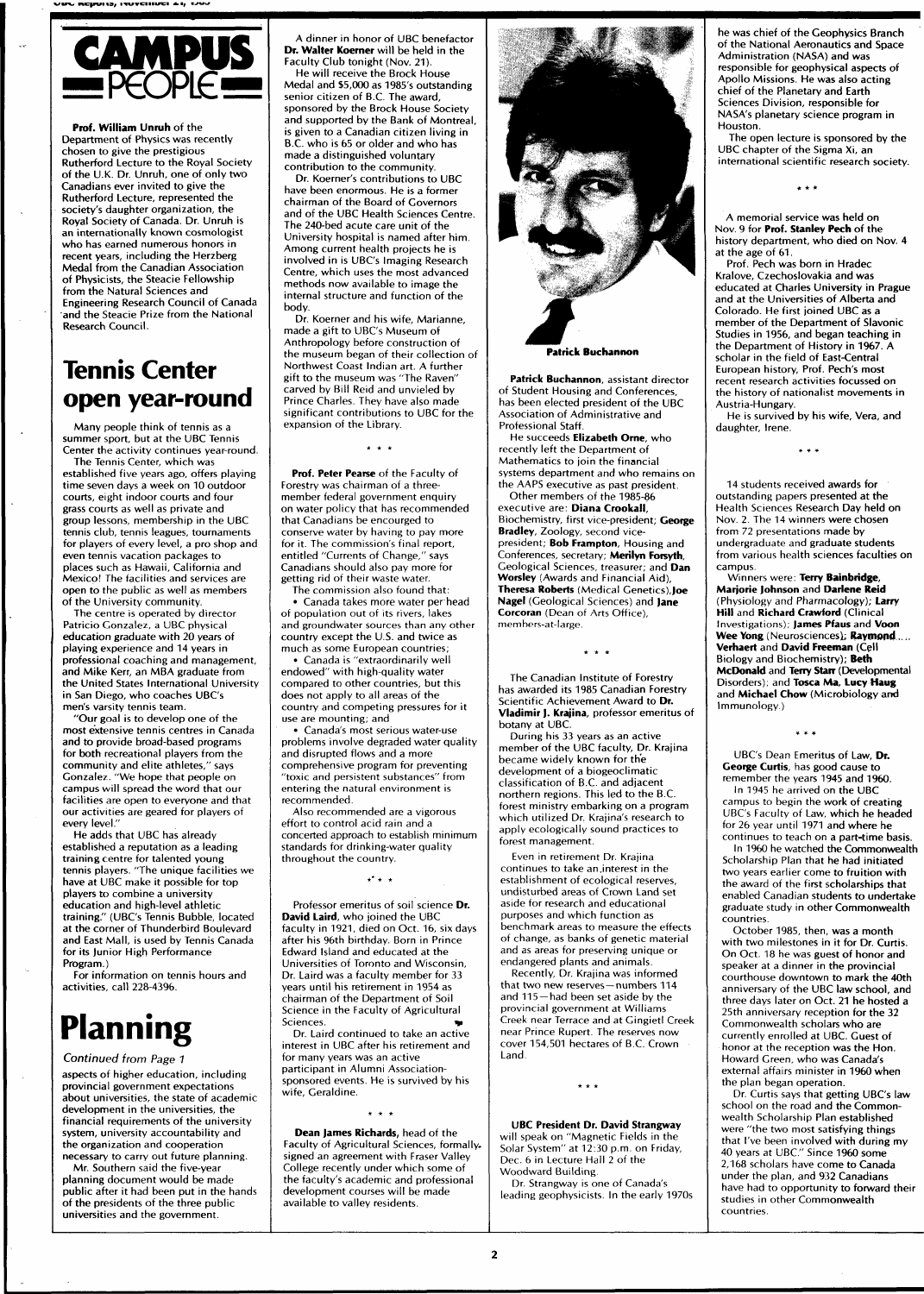# **Scientists awarded three NSERC grants**

**Ikea donates \$12,000 for Swedish studies** 

A total of 22 UBC students were able to start or continue studies in the Swedish language this academic year, thanks to a \$12,000 grant from Ikea Ltd., the Richmond company that imports Swedish furniture and housewares.

The grant has enabled UBC to continue to pay the salary of Gunlog Sundborg, a visiting lecturer from Sweden, who teaches two courses in Swedish in the Department of Germanic Studies of the Faculty of Arts.

Ms. Sundborg suggested that Ikea be approached for support for the language program when it looked as though it might have to be sacrificed because of cutbacks.

Germanic studies department head Dr. Klaus Petersen said it was his hope that Ikea would provide support for the program in future years. He said additional support for the Swedishlanguage program had come from the Swedish Institute, which fosters activities related to Sweden abroad.

# **1985 enrolment totals 27,309**

UBC's winter session enrolment stood at 27,309 students on Nov. I, the date on which Canadian universities strike their official enrolment figures.

The enrolment total, made up of 25,314 daytime students and 1,995 nighttime and correspondence students, is only 11 students less than the 1984-85 total of 27,320.

The daytime enrolment total is made up of 23,444 undergraduates (up from 23,324 last year) and 3,865 graduate students (down from 3,996 last year). The most notable enrolment increase was in the Faculty of Arts, where enrolment increased by 347 students to 7,032 from last year's 6,685.

The Dean of Science Office has scored a hat trick. Three Natural Sciences and Engineering Research Council (NSERC) strategic grants have been won by Dean Robert Miller and associate dean David Dolphin.

Dr. Dolphin of the chemistry department is involved in a two-year, \$110,000 grant to study and synthesize new liquid crystals. Liquid crystals are revolutionizing the manufacture of television and other video display equipment by eliminating the need for a master cathode tube to display an image. TVs will be only a few millimetres deep—so thin they could be hung on a wall like a picture—and will consume much less energy than conventional sets.

Dr. Dolphin will be working with Dr. Richard Pincock of the chemistry department, who is co-investigator in the project.

Dr. Dolphin is also participating with Dr. Julia Levy of the microbiology department and Dr. Neil Towers of the botany department in a fascinating research project to develop a new method of treating cancerous tumors.

The research combines the expertise of each scientist to produce a highly specific drug that will destroy cancer cells. When developed, it will be a significant addition to chemotherapy agents now used to treat cancer, most of which aren't specific and destroy a variety of healthy cells as well as cancerous ones, causing unfortunate side effects.

Dr. Levy is an expert at creating monoclonal antibodies that are specific to certain tumors. They circulate in the blood system and attach themselves to particular cancer cells, for example, lung cancer cells. Dr. Dolphin's contribution to the

project is his knowledge of a family of substances named porphyrins, complex molecules used, for example, by

hemoglobin to transport oxygen from the lungs to body tissues. Dr. Towers is an expert in photobiology, the study of naturally-occuring substances whose electrons become excited when exposed to light.

Normally innocuous, this family of

chemicals destroys cells when stimulated by light. Some of the porphyrin chemicals studied by Dr. Dolphin are photo-active.

The lethal "magic bullet" the three researchers are pursuing are chemicals that combine a monoclonal antibody, and a porphyrin that will act as a photosensitive agent. The compounds would attach themselves to specific tumor cells and the patient would then be exposed to infra-red light which can penetrate the human body. The activated atoms, stimulated by exposure to light, would destroy the specific cancerous cells, leaving healthy cells unharmed.

Dr. Levy is the principal investigator of the \$274,200, three-year project. Dean Robert Miller has received a

**Chuck Rooney named to new position** 

Chuck Rooney, a long-time member of UBC's support staff, has been named to the new position of director of plant operations in the Department of Physical Plant.

In his new position, Mr. Rooney will

# **Unique reference list available**

UBC's International House has compiled a computerized reference list of almost 700 ethnic, multicultural, religious and other organizations in B.C.

Members of the campus and off-campus community are invited to call for information, although copies of the list cannot be reproduced and distributed.

International House is also interested in adding to the list and would appreciate hearing from anyone who has information on organizations of this nature.

For details, call 228-5021 or 228-5022.

have overall responsibility for the operations and maintenance of the University's buildings, utilities, roads

**uuv. ivepuns, iiuvemner i\, nvb** 

second renewal, uncommon for NSERC strategic grants, to continue work in the microbiology department on cloning enzymes that convert cellulose found in straw and wood waste to the sugar glucose. The team of researchers have

cloned four enzymes so far. Using conventional industrial fermentation techniques, the glucose can be converted to alcohol and blended with gasoline for use as a fuel

or used as a feedstock for the petrochemical industry.

a basic raw material for the

for approximately \$200,000.

NSERC is interested in the project because of the hope that biotechnology will help convert waste products from the forest and agricultural industries into

petrochemical industry. The renewal is

and grounds. The appointment, which was effective Oct. 24, was announced by Bruce Gellatly, UBC's vice-president, administration and finance, and Physical Plant director Neville Smith, who is currently on special assignment to develop a program and schedule for major repairs and renovations as well as a preventive maintenance program.

Reporting to Mr. Rooney in his new position will be the heads of three Physical Plant divisions - Ed Trewin, superintendent of custodial services; Reg Service, who has been named associate director, trades and utilities; and Bob Bray, who is now associate director, administration and scheduling, which includes on-going supervision of campus telephone services.

Another long-time member of Physical Plant, Dennis Haller, has been appointed director of plant design and and construction and will continue to report to Mr. Gellatly. Construction manager Bob Higgins will continue to report to Mr. Haller.

# Calendar Deadlines

The next issue of UBC Reports, published on Dec , will be the last issue of the paper for 1985. The Calendar section wil l cover events in the period Dec. 8 to Jan. 12. Notices for the Dec. 5 issue must be submitted on proper Calendar forms to the Community Relations Office, Room 207, Old Administration Building. 6328 Memorial Road no later than 4:30 p.m. on Thursday, Nov. 28. For more information, call 228-3131.

# **THE VANCOUVER INSTITUTE.**

**Saturday, Nov. 23**  Canada's Economic Performance, 1955 to 1990 Prof. John Helliwell, Econdmics, UBC.

Saturday, Nov. 30 The Space Between the Stars. Nobel Laureate Gerhard Herzberg, Herzberg Institute of Astro-physics, National Research Council of

Lecture Hall 2, Woodward Instructional Resources Centre. 8:15 p.m. Free admission

Canada.

# **MONDAY, NOV.** 25

Cancer Research Seminar. National Breast Screen Study. Ms. Marg Fryer, Coordinator, Breast Screening Centre, B.C. Cancer Research Centre. Lecture Theatre, B.C. Cancer Research Centre, 601 W. 10th Ave. 12 noon.

# Reading.

**DA** 

**UDC** 

Reading by the internationally acclaimed Canadian novelist Robertson Davies, author of more than thnoon.

# Reading.

Reading by the internationally acclaimed Canadian novelist Robertson Davies, author of more than thirty books, including the Deptford trilogy and the just published What's Bred in the Bone and The Papers of Samuel Marchbanks. Room A106, Buchanan Building. 12:30 p.m.

Plant Science Seminar. Bacteriocin Receptor in Erwinia Carotovora Subspeciehbanks. Room Atroseptica. Donna

#### Smith, Plant Science, UBC. Room Plant Science Seminar.

Bacteriocin Receptor in Erwinia Carotovora Subspecies Atroseptica. Donna Smith, Plant<br>Science, UBC. Room 342, MacMillan Building. 12:30 p.m. Mechanical Engineering Seminar.

#### Current Research and Future Prospects in the Center for Metallurgical Process Engineering. Dr. K. Brimacombe, Metallurgy, UBC. Room 1202, CEME Building. 3:30 p.m.

Applied Mathematics, Metallurgical Process Engineering. Dr. K. Brimacombe, Metallurgy, UBC. Room 1202, CEME Building. 3:30 p.m.

# Applied Mathematics Seminar.

On Invariance Properties of the Wave Equation. Prof. George Bluman, Mathematics, UBC. Room 229, Mathematics Building. 3:40 p.m.

# **Biochemical Discussion Group.**

Surface Activation of Blood Coagulation Dr lohn Griffin, Scripps Clinic & Research Foundation. IRC 4. 4 p.m.

Psychology Colloquium. Polygraphy and Biofeedback. Prof, lohn Furedy, Psychology, University of Toronto. Room 2510, Kenny Psychology Building. 4 p.m.

# **TUESDAY, NOV.** 26

Botany Seminar. Enigmatic Double Stranded RNAs in Phaseolus vulgaris cv. Black Turtle Soup. Dick Hamilton,<br>Research Branch, Agriculture Canada. Room 3219,<br>Biological Science Building. 12:30 p.m.

# Political Science Lecture.

Tito's Flawed Legacy: Yugoslav Communism xamined. Nora Beloff, British auth journalist. Room B214, Buchanan Building. 12:30 p.m.

# Chemistry Seminar.

Reactions of Edge Double-Bridged Hydrido/Acyl and Hydrido/Amidyl Trimetal Cluster Complexes of Ruthenium and Osmium. Prof. Herbert D. Daesz, University of California, Los Angeles. Room 250, Chemistry Building. 1 p.m.

#### Electrical Engineering Seminar. Modern Methods of Software Development -

Application of the IEEE Standards on Software Quality Assurance. Dr. Doug Dean, Systems Group, Linitek Technologies Corporation. Room 402, Mcleod Building 1 30 p.m.

## **The Cy and Emerald Keyes Memorial Lecture.**

Simulation of Operations ol Size Reduction: An Example of Bringing Modern Technology into the Mineral Processing Industry. Prof. Leonard G. Austin, Fuels and Mineral Engineering, Pennsylvania State University. Room 317, Frank Forward Building. 1:30 p.m

# Chemical Engineering Seminar.

A Study of Hydrodynamics of High Pressure Fluidized Beds. John Sun, M.A.Sc student, Chemical Engineering.Room 206, Chemical Engineering Building. 1:30 p.m.

# Oceanogaphy Seminar.

Overview of Project MOIST: Meteorological and Oceanographic Influences on Sockeye Tracks. Prof. L.A. Mysak, Oceanography and Mathematics, UBC. Room 1465 West Wing, Biological Sciences Building. 3:30 p.m.

### Statistics Workshop.

Statistical Topics in the Forest Industry. Dr. lean Cook, Forintek Canada Ltd. Room MA225, Mathematics Building. 3:30 p.m.

# Economics Applied Workshop. Reflexive Forecasting of One-Off Events. Roger

Bowden, University of Western Australia and UBC. Room 351, Brock Hall. 4 p.m.

### Continued on Page 4

₿

 $\blacktriangleright$